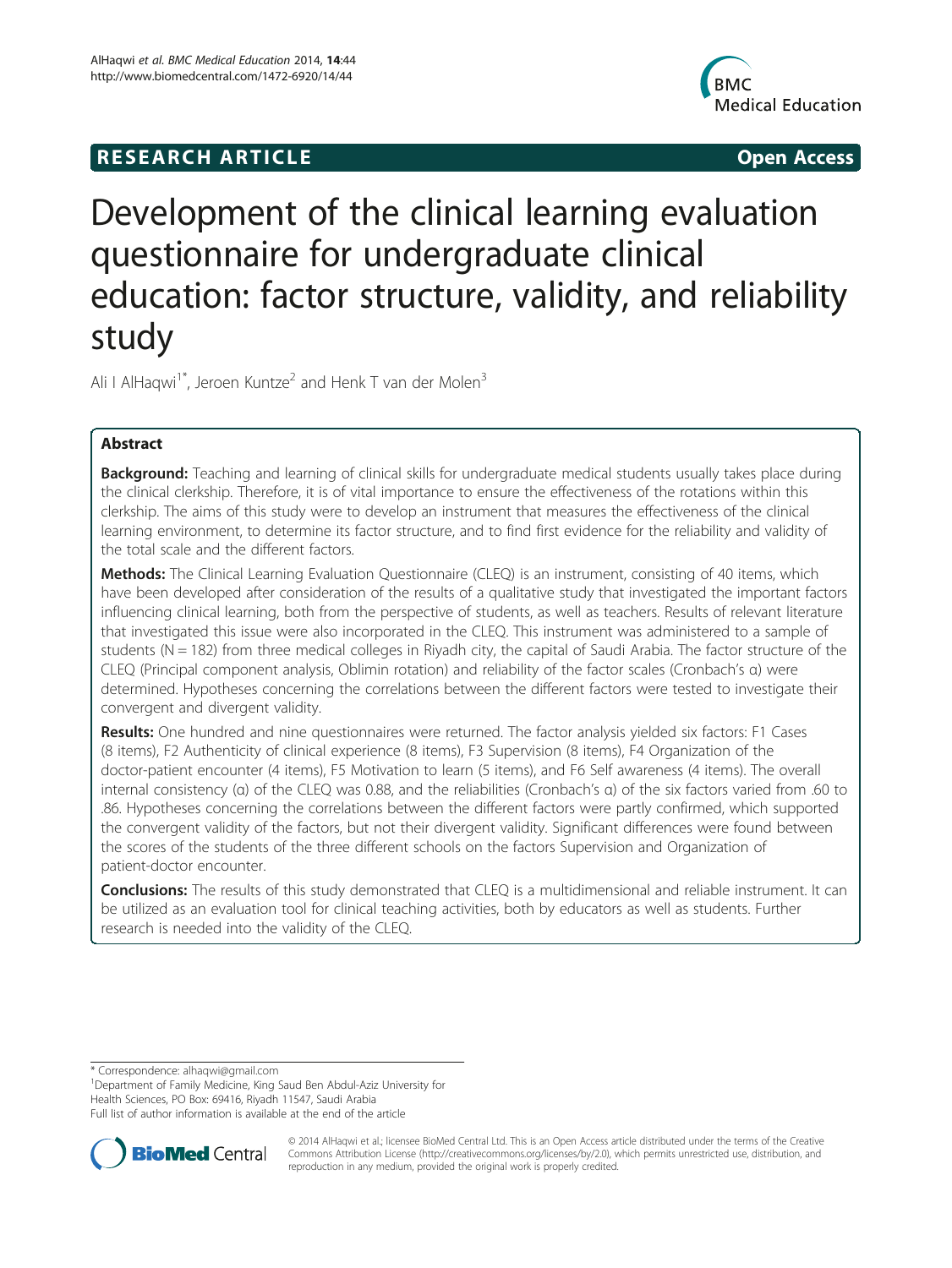# Background

The essence of medical education is to graduate competent medical professionals, who have the essential clinical skills required for the management of common medical problems. As the process of clinical training takes place mainly during the clinical rotations, it is of vital importance to ensure that medical students are exposed adequately and early to clinical situations during their training.

Learning in the clinical setting is a complex process and could be influenced by many factors, such as the quality of the supervision, exposure to a variety of clinical experiences, quality of feedback and the length of time spent with patients [\[1-7](#page-7-0)]. The impact of these factors on the clinical learning of undergraduate medical students is variable [\[2](#page-7-0)]. However, students' performance on clinical examinations was found to be positively associated with exposure to a large variety of clinical cases and the provision of feedback from the supervisors [\[3](#page-7-0)]. Interestingly, the perception of medical students showed as well, that these factors are important for the enhancement of their clinical learning [[8\]](#page-7-0).

There are many tools to measure the educational environments in general, in different settings and different disciplines. Among them are: the Dundee Ready Education Environment Measure (DREEM), the Postgraduate Hospital Educational Environment Measure (PHEEM) and The Clinical Learning Environment Inventory (CLEI) [\[9-11](#page-7-0)]. These instruments aim to explore the educational environment in general and its effect on the learning process. Factors related to academic atmosphere, facilities, and psychosocial characteristics of the clinical learning environment were the main focus of these instruments.

Despite the increasing interest to measure the effectiveness of the clinical rotations for undergraduate medical students, only a few studies have addressed the quality of teaching in undergraduate clinical education [\[12-15\]](#page-7-0). The study by Pololi and Price was one of the first to propose a measurement of the effectiveness of the clinical learning environment and the learning process of undergraduate medical students [[12](#page-7-0)]. Another instrument is the Cleveland Clinical Teaching Effectiveness Inventory (CCTEI), which has been developed to evaluate the quality of the teaching process. This instrument has been tested and validated for the measurement of effectiveness of the teaching process for undergraduate and postgraduate medical students, both at an individual and at a group level [\[13,14](#page-7-0)]. These two instruments focused on major issues that influence students' learning, such as teacher-learner relationship, self efficacy, and physician-patient relationship. However, the features of the clinical experiences and the organizational issues were not explored.

The relationship between different variables involved in the clinical learning process of the undergraduate medical students have been studied and a model that explains how these variables work together for the effectiveness of the clinical rotation was proposed by Dolmans, et al. [[16](#page-7-0)]. This model investigated the influence of factors related to patient-mix, supervision and organizational issues in the effectiveness of clinical rotation. However, other important factors, such as motivation of students and features of the clinical experiences as authenticity that could influence this process as well were not investigated.

Based on the available data and considering possible factors that could influence the process of clinical learning, the present study was carried out to develop and test an instrument that could evaluate the quality of clinical education of undergraduate medical students better than the instruments mentioned above.

The first aim of this study was to investigate the reliability and factor structure of the instrument, that we have developed, and that we have called the Clinical Learning Evaluation Questionnaire (CLEQ). It was intended to measure five factors that were found in our previous study (8) and that are often mentioned in the literature, namely: (1) Provision of clinical cases, (2) Authenticity of clinical experiences, (3) Quality of Supervision (further to be referred to as Supervision), (4) Organization of the doctorpatient encounter, and (5) Motivation to learn.

The second aim of the study was to investigate the convergent and discriminant validity of the factor scales by testing a number of hypotheses concerning the question, how the factors that we have found are correlating. The third aim was to investigate whether there are differences between the three schools on the different factors, which would imply that the CLEQ is able to discriminate between the effectiveness of different clinical learning environments. The following hypotheses concerning the correlations between the five factors were formulated.

Hypothesis 1: Factor 1 Cases, which measures students' satisfaction with the number and variety of cases seen during clinical rotation, is expected to correlate positively with factor 2 Authenticity of the clinical learning experiences and factor 5 Motivation.

Hypothesis 2: Factor 2 Authenticity of the clinical experiences was also expected to correlate with factor 5 Motivation. We assumed that the more authentic the learning experiences are, the more motivation will be developed.

Hypothesis 3: Factor 3 Supervision will be positively correlated with factor 4 Organization of the doctor-patient encounter and factor 5 Motivation. No or no significant correlations were expected between Factor 3 and Factor 1 Cases and Factor 2 Authenticity of the clinical learning experiences.

Hypothesis 4: Factor 4 Organization of the doctorpatient encounter will be related to factor 5 Motivation. The students' view to the organizational issues of the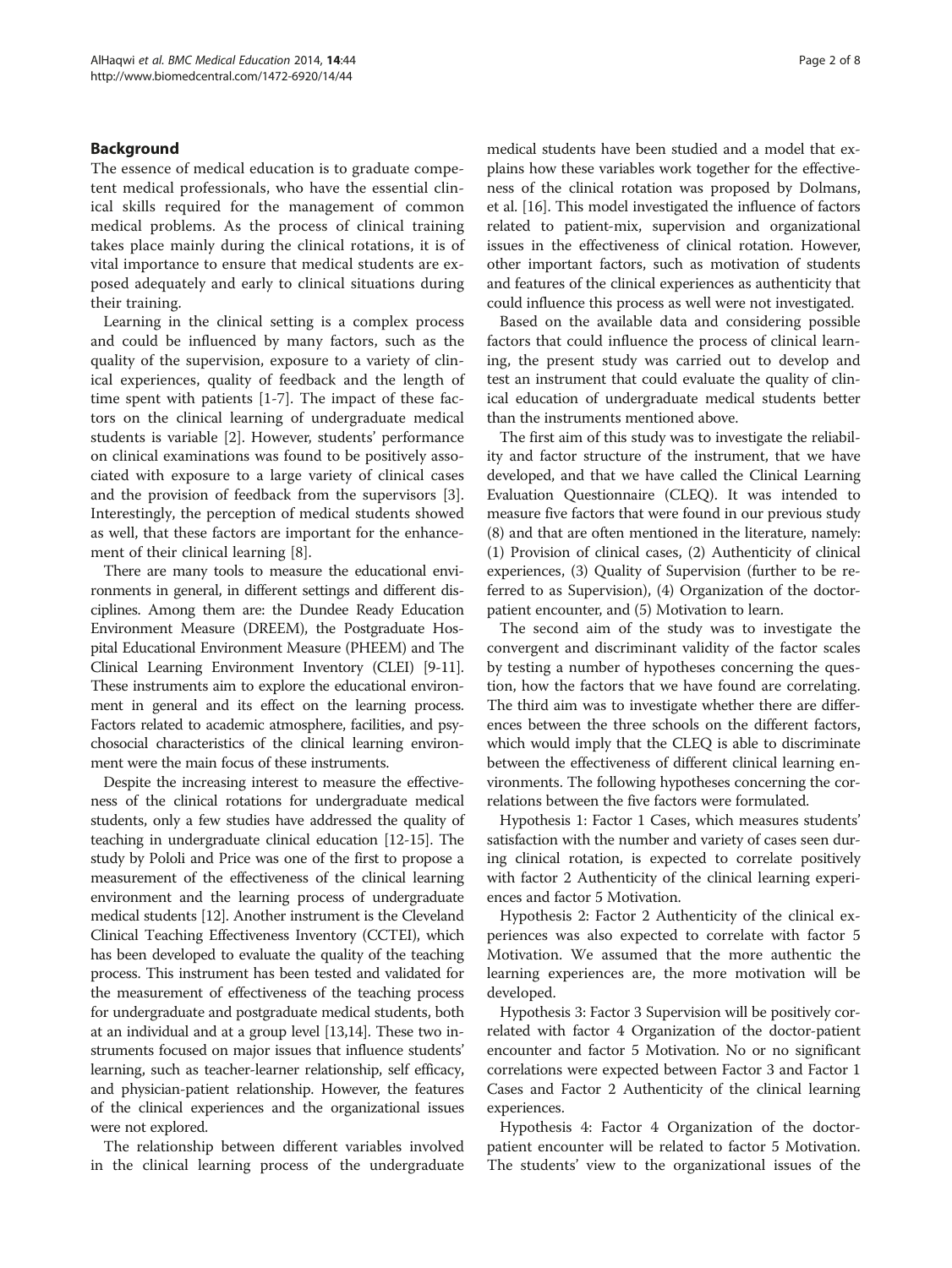clinical rotations is not expected to correlate positively with their opinion regarding issues of the clinical cases (factor 1), authenticity of the clinical experiences (factor 2) and supervision (factor 3).

#### Methods

#### Development of the Clinical Learning Evaluation Questionnaire (CLEQ)

The first version of the CLEQ consisted of 40 items which aim to explore five main areas that may influence students' clinical learning. These areas are: provision of clinical cases (6 items), authenticity of clinical experiences (9 items), supervision (7 items), organization of the doctor-patient encounters (11 items), and motivation of students to learn (7 items).

The items of the CLEQ were phrased in a way that could reflect students' perception. For example: "I have seen a sufficient number of cases." Students respond to each item by rating it on a five point Likert scale as (1) strongly disagree, (2) disagree, (3) undecided, (4) agree and (5) strongly agree. The level of agreement of students is indicated by the mean of their responses to the statements of the CLEQ i.e. the higher the mean, the greater the students' level of agreement. The details of the items of the first version are shown in the Additional file [1.](#page-7-0)

#### Study context

The medical curriculum in Saudi Arabia is designed in a way that the first two to three years are devoted to the teaching of basic medical sciences. Clinical teaching usually takes place in the following three years. However, new trends in medical education encourage early exposure of medical students to clinical situations [[17](#page-7-0)]. Thus, variation of the timing of clinical training expos ure exists among different medical schools in Saudi Arabia.

The training of undergraduate medical students during clinical rotations is usually organized by rotating them through the main medical specialties: internal medicine, surgery, pediatrics, obstetrics and gynecology and family medicine. Students are also given the option to spend certain time in other disciplines as elective courses.

# Participants

Only undergraduate medical students at the end of their clinical rotations were included in this study, because they were considered to be better able to give their opinion about the different aspects of the clinical learning environment. All students in this phase of their study  $(N = 182)$  from three medical colleges in Riyadh City, the capital of Saudi Arabia, were invited to participate. They were instructed that their response, in filling out the questionnaire, should be based on their experience during the clinical rotations and not on their general

impression. Students who have less clinical exposure i.e. in the first two years of the curriculum were excluded. One hundred and nine questionnaires were returned (response rate  $= 60\%$ ). The mean age of the participants was 24 years ( $sd = 2.7$ ). In the total sample of the three universities 41% of the participants were females. In the remainder of this article the three medical colleges will be individually referred to as School 1 (50% of the participants), School 2 (24%) and School 3 (26%). The sample of the study has varying level of clinical exposure. Students were either in their 3rd year (14%), 4th year (47%), 5th year (25%) or 6th year (12%); 2% did not answer the question which grade they were in. With respect to rotation the majority of the participants (77%) could be divided over four medical specialties: Pediatrics (28%), Medicine (21%), Family Medicine (16%) and Surgery (12%). Of the remaining 23% of the participants, 17% were in another medical specialty, such as Obstetrics and gynecology, and elective courses, such as, radiology and 6% did not fill in their rotation. The participants in this study are likely to represent the population of undergraduate medical students at these three colleges. This is indicated by the fact that the admission of students to these three medical colleges is based on similar criteria. In addition, the proportion of graduates passing the Saudi licensing examination is similar as well for the three medical colleges.

# Statistical analysis

To investigate the underlying dimensions of the CLEQ a principal component analysis was performed. Since we expected some factors to correlate, as mentioned above, we used Oblimin rotation. Next the reliability of the CLEQ and its dimensions were analyzed computing Cronbach's alpha. The convergent and divergent validity of the factors represented in the CLEQ was investigated by calculating Pearsons Product Moment correlations between them, therewith testing our hypotheses. Finally, ANOVA's were used to analyze the mean differences between the three universities on the dimensions of the CLEQ.

The proposal of this study was approved by ethics' committee of King Abdulla International Research Center (KAIRC), King Saud Ben Abdul-Aziz University for Health Sciences (KSAU-HS), Riyadh, Saudi Arabia.

# Results

# Factor analysis and reliabilities of the factors

First, a factor analysis using principal component analysis with Oblimin rotation was performed, expecting a five-factor structure, because the CLEQ was developed according to the five domains that were expected to influence students' evaluation of the learning environment. The eigenvalues of the five components were as follows: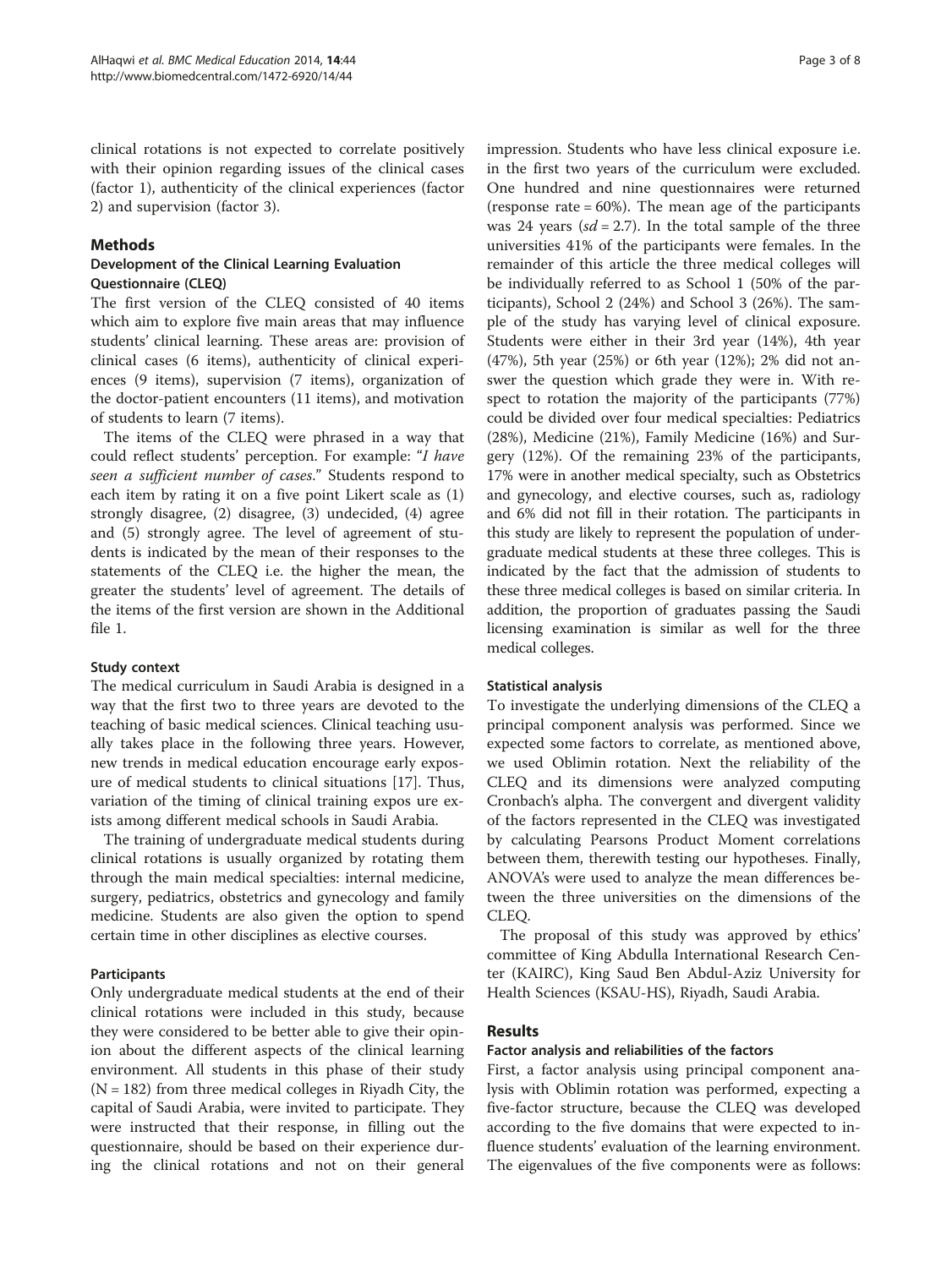|            | Cases    | Authenticity | Supervision | Organization   | Motivation | Self-awareness |  |
|------------|----------|--------------|-------------|----------------|------------|----------------|--|
| Item 1     | .489     | .225         | $-0.035$    | $-0.305$       | .054       | .096           |  |
| Item 2     | .523     | .285         | .088        | $-286$<br>.023 |            | .099           |  |
| Item 3     | .575     | .155         | $-215$      | .152           | .055       | .157           |  |
| Item 4     | .664     | $-136$       | .015        | $-0.084$       | .162       | $-255$         |  |
| Item 5     | .437     | $-319$       | $-269$      | $-0.009$       | .102       |                |  |
| Item 6     | .389     | $-069$       | .199        | $-150$         | $-.007$    |                |  |
| Item 7     | .537     | .123         | $-120$      | .303           | $-0.032$   | .085           |  |
| Item 8     | .213     | .585         | .070        | $-186$         | .025       | .191           |  |
| Item 9     | .113     | .537         | $-0.070$    | $-213$         | .031       | .191           |  |
| Item 10    | $-0.008$ | .492         | $-186$      | $-0.043$       | .038       | $-0.067$       |  |
| Item 11    | .356     | .080         | $-139$      | $-118$         | $-260$     | $-195$         |  |
| Item 12    | .003     | $-0.096$     | $-080$      | $-0.056$       | $-282$     | $-0.091$       |  |
| Item 13    | .390     | .089         | .092        | $-0.083$       | $-336$     | $-413$         |  |
| Item 14    | .381     | .512         | .191        | .108           | $-314$     | $-163$         |  |
| Item 15    | .161     | .250         | $-141$      | $-0.085$       | $-360$     | $-0.302$       |  |
| Item 16    | $-.021$  | $-.021$      | $-711$      | $-0.039$       | .043       | $-0.057$       |  |
| Item 17    | .053     | $-225$       | $-.745$     | $-0.030$       | .077       | $-0.016$       |  |
| Item 18    | $-0.066$ | .237         | $-0.810$    | .098           | $-0.006$   | .134           |  |
| Item 19    | $-0.010$ | .022         | $-0.861$    | .043           | $-0.012$   | .018           |  |
| Item 20    | .100     | .098         | $-.747$     | .064           | $-127$     | .002           |  |
| Item 21    | .126     | $-067$       | .043        | $-258$         | .211       | .187           |  |
| Item 22    | $-.070$  | .028         | $-378$      | .136           | .091       | $-507$         |  |
| Item 23    | .026     | .455         | $-0.092$    | .195           | .013       | $-325$         |  |
| Item 24    | .003     | .646         | $-0.021$    | .132           | .108       | $-.017$        |  |
| Item 25    | $-117$   | .444         | $-067$      | $-118$         | .029       | $-0.309$       |  |
| Item 26    | .024     | .395         | $-261$      | $-0.025$       | .245       | $-267$         |  |
| Item 27    | .361     | $-.070$      | $-495$      | $-0.032$       | .035       | $-.013$        |  |
| Item 28    | .227     | $-0.330$     | $-288$      | $-494$         | $-0.037$   | $-193$         |  |
| Item 29    | $-108$   | $-113$       | .093        | $-796$         | $-0.017$   | $-0.086$       |  |
| Item 30    | .022     | .197         | .002        | $-0.675$       | $-.080$    | .024           |  |
| Item 31    | $-187$   | .287         | $-292$      | $-451$         | $-251$     | $-0.036$       |  |
| Item 32    | $-0.027$ | .324         | $-469$      | $-316$         | $-156$     | .006           |  |
| Item 33    | .066     | .258         | $-377$      | $-0.369$       | $-082$     | $-182$         |  |
| Item 34    | .021     | .067         | .069        | $-.080$        | .115       | $-741$         |  |
| Item 35    | $-0.074$ | $-0.073$     | $-019$      | $-0.042$       | .094       | $-.718$        |  |
| Item 36    | .019     | .014         | .049        | .153           | .775       | $-250$         |  |
| Item 37    | .067     | .008         | $-186$      | $-0.024$       | .764       | $-.221$        |  |
| Item 38    | .140     | .212         | $-069$      | $-327$         | .389       | $-069$         |  |
| Item 39    | .111     | $-0.044$     | $-274$      | $-164$         | .365       | $-194$         |  |
| Item 40    | $-0.026$ | .257         | $-0.022$    | $-294$         | .362       | $-062$         |  |
| Alpha      | .69      | .75          | .86         | .62            | $.70\,$    | .60            |  |
| Eigenvalue | 1.8      | 7.7          | 3.0         | 2.5            | 2.2        | 2.0            |  |

#### <span id="page-3-0"></span>Table 1 Oblimin principal component loadings of the items on the six CLEQ-dimension (highest factor loadings in bold)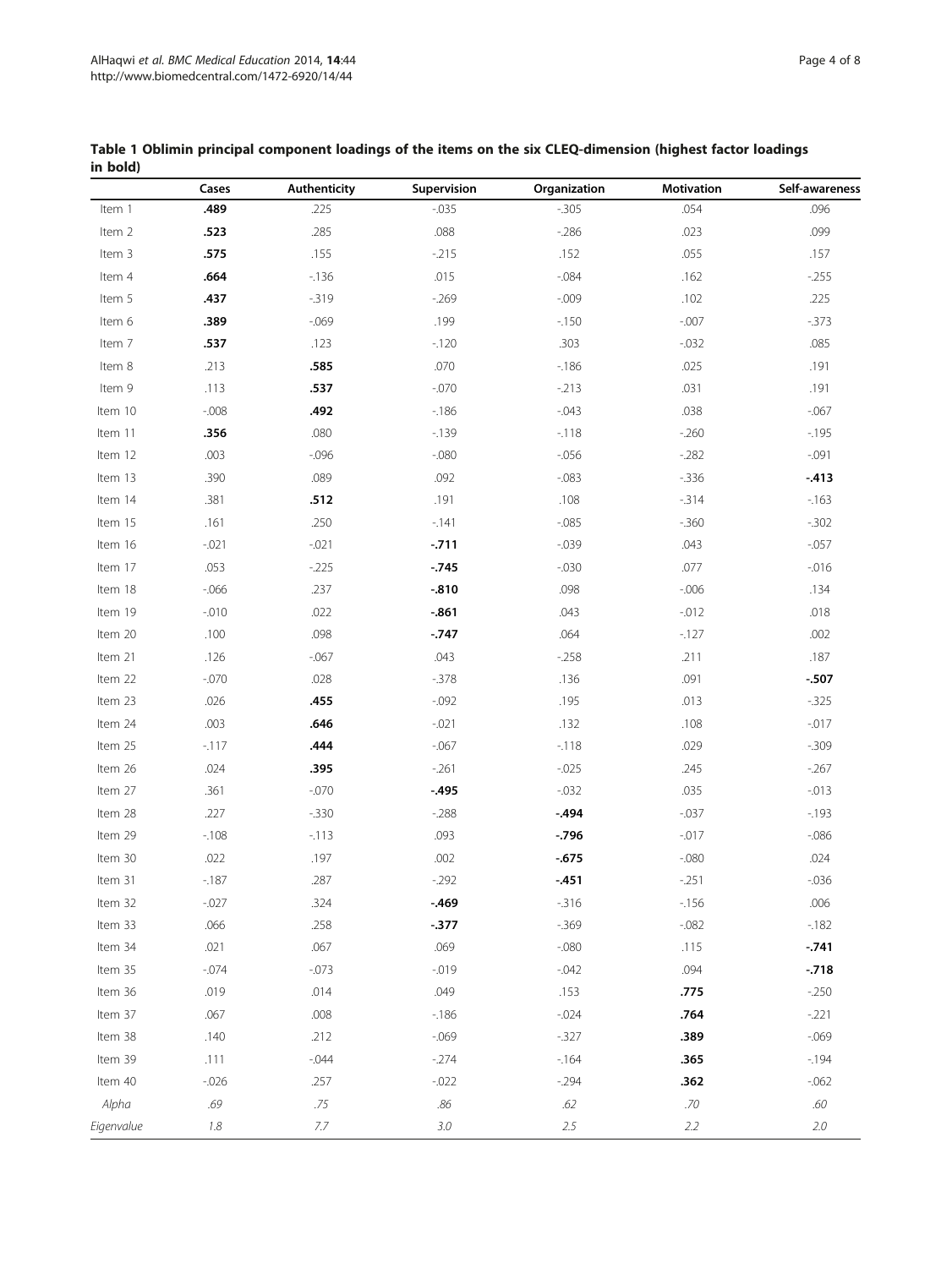<span id="page-4-0"></span>component 1: 7.7; component 2: 3.0; component 3: 2.5; component 4: 2.2 and finally component 5: 2.0. These five components explained 43% of the total variance. However, a closer inspection of this five-factor structure revealed that a six-factor solution would better fit the data. Four items, now loading on different dimensions, could be better interpreted when allowing them to contribute to another, subsequent dimension. So, next a principal component analysis with Oblimin rotation was performed, expecting a six-factor solution. Of course, the eigenvalues of the first five components were the same as described above; the eigenvalue of the sixth component was 1.8. These six components explained 48% of the total variance. Table [1](#page-3-0) shows the factor loadings of all 40 items on these six components together with Cronbach's alpha and the eigenvalues of these components..

It was decided only to interpret items with loadings of .30 or higher because these are probably important and reliable [[18\]](#page-7-0). When an item had two or more factor loadings higher than .30 it was assigned to the factor on which it had the highest loading. Next, we will describe the factors keeping the order of factors as we described them in the introduction, with the added factor Selfawareness as factor 6.

#### Description of the six factors

#### Factor 1: Cases (8 items)

Two items that were intended for the factor of Authenticity of clinical experience in the first version of the questionnaire appeared to load higher on the factor of "Cases" than on "Authenticity of clinical experience" and have therefore been added to this factor. These items are item 7: "I have the opportunity to have the first contact experiences with patients", and item 11: "I have the opportunity to apply my previous knowledge in patient care". These items were closely linked to cases and were considered as features of cases rather than the experience as a whole. Out of the eight items of this factor the statement with the highest loading was: "I have seen many interesting clinical cases". This item was followed by statements with loadings ranging from 0.58 to 0.34, which include statements about the variety and the number of clinical cases. Other items and their loadings are shown in Table 2. The reliability (Cronbach's α) of this factor was 0.69.

#### Factor 2: Authenticity of clinical experiences (8 items)

The initial version of this factor had nine items  $(7-15)$ . Five of these items did not emerge in this factor. Two items (7 and 11) had a higher loading on the factor Cases, one item (12) has been deleted because of a nonsignificant loading, one item (13) had a higher loading on the factor Self-awareness and one item (15) had a higher loading on Motivation. However, four items, expected to

| Table 2 Means, standard deviations, $F-1$ , p- and $\eta2$ -values |
|--------------------------------------------------------------------|
| on the CLEQ-dimensions per medical school (Total                   |
| n =109)                                                            |

| <b>Factor</b>  | Name of university | N  | M    | SD  | F    | p   | $\eta^2$ |
|----------------|--------------------|----|------|-----|------|-----|----------|
| Authenticity   | School 1           | 55 | 2.67 | .75 | 1.27 | .28 | .01      |
|                | School 2           | 26 | 2.92 | .65 |      |     |          |
|                | School 3           | 28 | 2.79 | .53 |      |     |          |
| Supervision    | School 1           | 55 | 2.88 | .83 | 9.71 | .00 | .14      |
|                | School 2           | 26 | 3.51 | .71 |      |     |          |
|                | School 3           | 28 | 3.54 | .63 |      |     |          |
| Motivation     | School 1           | 55 | 3.75 | .78 | .00  | .99 | .00      |
|                | School 2           | 26 | 3.75 | .68 |      |     |          |
|                | School 3           | 28 | 3.76 | .53 |      |     |          |
| Self-awareness | School 1           | 55 | 3.11 | .81 | 1.09 | .34 | .00      |
|                | School 2           | 26 | 3.11 | .65 |      |     |          |
|                | School 3           | 28 | 3.35 | .78 |      |     |          |
| Organization   | School 1           | 55 | 3.11 | .64 | 4.16 | .02 | .07      |
|                | School 2           | 26 | 3.54 | .67 |      |     |          |
|                | School 3           | 28 | 2.99 | .96 |      |     |          |
| Case           | School 1           | 55 | 3.13 | .63 | .04  | .96 | .00      |
|                | School 2           | 26 | 3.16 | .71 |      |     |          |
|                | School 3           | 28 | 3.17 | .63 |      |     |          |

belong to the factor of Organization of the patient-doctor encounters, appeared to have the highest loading on this factor. So, finally a total of 8 items loaded high on this factor and the loadings of the items range from 0.65 to 0.40 and Cronbach's α of this factor was 0.75.

#### Factor 3: Supervision (8 items)

This factor contains eight items and has the highest internal consistency among the other factors ( $\alpha = 0.86$ ). The 8 items all loaded negatively on this factor. To ease interpretation we multiplied all 8 loadings with −1 [\[19](#page-7-0)]. The result of this multiplication is that scoring high on these 8 items means that the participants are satisfied with the received supervision. One statement (item 21) from this factor in the first version of the questionnaire was deleted as it had no significant loading on it. Another item (22) loaded higher on the factor, Self-awareness. In addition, three items (27, 32 and 33) that were intended for the factor Organization of the doctor-patient encounters in the first version of the questionnaire had a higher loading on the factor Supervision and were therefore added to that factor. The highest loading item (0.84) on this factor was "The way my supervisors deal with medical students was satisfactory". This was followed by items related to the commitment of supervisors, their teaching skills, respect of students and their communication skills (0.81, 0.75, 0.74, and 0.71 respectively).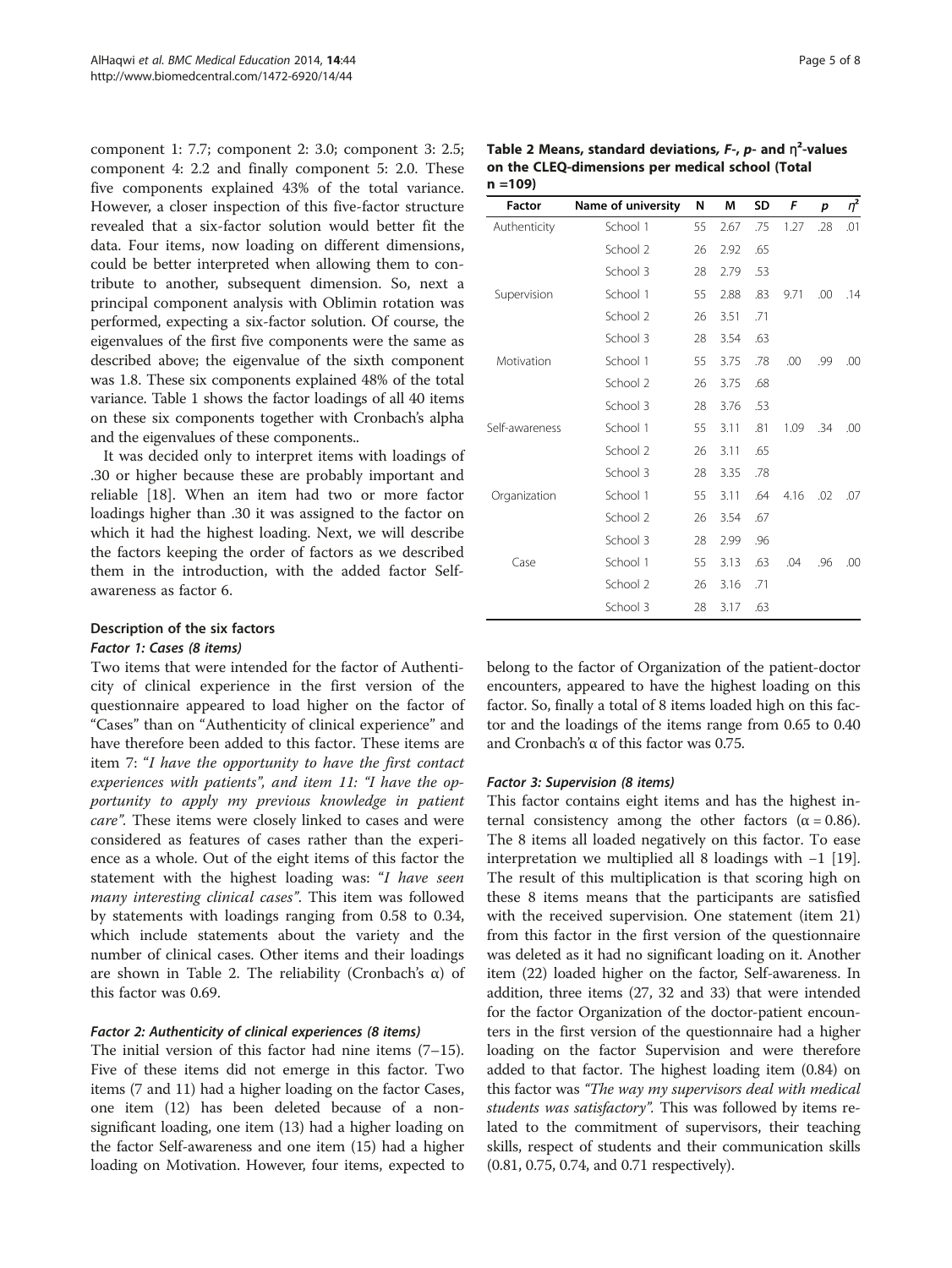# Factor 4: Organization of the doctor-patient encounters (4 items)

This factor contained 11 items in the initial version of the questionnaire (items from 23 to 33). However, four items (23, 24, 25 and 26) had higher loadings on the factor Authenticity of clinical experinces, three items (27, 32 and 33) had a higher loading on the factor Supervision. The four remaining items under this factor had loadings ranging from 0.45 to 0.80. The item with the highest loading (.80) was related to the number of students who attend the clinical session, followed by the item about adequacy of time spent with patients (.68). Cronbach's α for this factor was .62.

#### Factor 5: Motivation to learn (5 items)

This factor contains the expected five items (36–40), however, unexpectedly item 15 also had a high negative loading on this factor. We believe that this item is not well-constructed and leads to confusion among the participants. Therefore, we deleted this item. The highest loading was for the items of: "I am eager to learn" (0.78) and "I am able to look for new information" (0.76). The reliability was satisfactory:  $\alpha$  = .70.

#### Factor 6: Self-awareness (2 items)

Four statements had a significant loading on this factor (13, 22, 34 and 35). Cronbach's  $\alpha$  for this factor was .60.

A total of 3 items were removed from the final questionnaire; items 12 and 21 had no loadings higher than .30 on any of the six factors; item 15 had a high loading on the factor Motivation, but was difficult to interpret, that is, it could not logically be assigned to this factor, probably due to ill-construction of the item. Deleting these three items had a minor positive effect on the internal consistency of the whole questionnaire. Cronbach's α for all forty items of the questionnaire before removing any item was .87. Taking out item 15 did not have any consequence for the value of Cronbach's α. Eliminating item 12 and 21 raised Cronbach's α from .87 to .88. So, Cronbach's α for the whole questionnaire after removing items 12, 15 and 21 was .88. The next analyses were performed using the mean scores of all participants on the six factors based on the 37 remaining items.

To test the hypotheses that were formulated in the introduction, correlations were computed between the six factors. Table 3 shows these correlations.

Table 3 shows that all correlations between the six factors are significant at the .01 level with the exception of the correlations between Motivation and Self-awareness and between Self-awareness and Cases, which are significant at the .05 level. These results confirm our expectations mentioned in hypotheses 1 to 5, as far as positive correlations were expected. However, our expectations about the absence of correlations between, for example factor 1 Cases and factor 3 Supervision were not supported. Apparently, all factors relate to each other. This might raise the question whether it is meaningful to differentiate between these six areas of student's learning evaluation. However, the magnitude of the correlations (all between .24 and .41) indicates that each factor may contribute differently to the quality of the clinical learning environment.

Finally, the mean differences between the three medical schools on the six factors were investigated. Table [2](#page-4-0) shows the results.

Table [2](#page-4-0) reveals that the three medical schools had significant mean differences on two of the six factors, namely Supervision ( $F = 9.7$ ;  $p < .01$ ), and Organization of the doctor patient encounter ( $F = 4.16$ ;  $p < .02$ ). On the factor Supervision, School 2 and 3 had approximately the same average score ( $M = 3.5$ ) and School 1 had a significantly lower average score  $(M = 2.8)$ . On the factor Organization, School 2 showed the highest mean score  $(M = 3.54)$ ; this was significantly different from the mean scores of School 1 ( $M = 3.11$ ) and School 3 ( $M = 2.99$ ). Effect sizes for the mean differences on Supervision and Organization were respectively large and moderate  $(\eta^2$  for Supervision =  $.14$  and for Organization =  $.07$ ). On the other four factors, no significant differences between the three schools were found. Effect sizes ranged from  $\eta^2$  = .00 to  $\eta^2$  = .01. According to Cohen (1973) values of  $\eta^2$  of .01 are considered as a small effect, of .07 as a moderate effect and of .14 and higher as a large effect [\[20\]](#page-7-0).

#### **Discussion**

In this study, we describe the development of a new instrument (CLEQ) for the evaluation of the clinical

Table 3 Correlations between the six factors (Total  $n = 109$ )

|          |                 | . .            |                 |               |                   |
|----------|-----------------|----------------|-----------------|---------------|-------------------|
| 1. Cases | 2. Authenticity | 3. Supervision | 4. Organization | 5. Motivation | 6. Self-awareness |
| $.37**$  |                 |                |                 |               |                   |
| $.39***$ | $.41***$        |                |                 |               |                   |
| $.31***$ | $.33***$        | $.40***$       |                 |               |                   |
| $.29***$ | $.26***$        | $.32***$       | $.25*$          |               |                   |
| $.24*$   | $.36***$        | $.30***$       | $.27***$        | $.30**$       |                   |
|          |                 |                |                 |               |                   |

\*significant at 0.05 level.

\*\*significant at 0.01 level.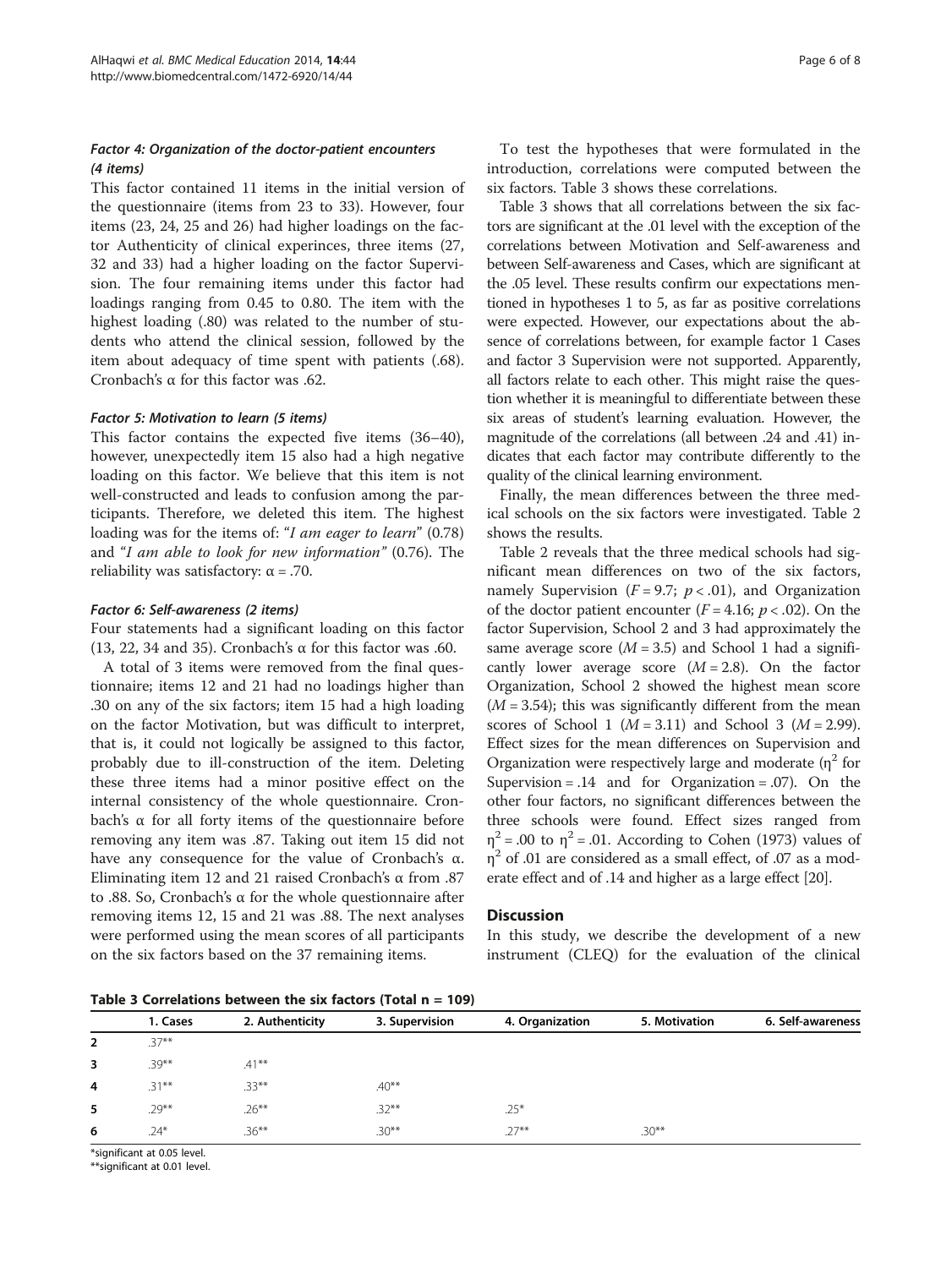learning environment from the perspective of undergraduate medical students. This instrument was needed because of shortcomings in already existing instruments that were developed in the past. The 40 items of the CLEQ were based on our previous study of the perceptions of students and teachers concerning an effective clinical learning environment (8), and on a survey of the literature. These items were placed under five factors, namely Cases, Authenticity of the clinical learning experience, Supervision, Organization of the doctor patient encounter and Motivation to learn. The main aims of the study were to investigate whether these factors could be confirmed by means of factor analysis, and to determine the reliability and validity of the different factors. The study was executed on 182 students coming from three medical schools in Riyadh, Saudi Arabia.

Summarizing, the results have shown that the CLEQ is a multidimensional instrument, which consisted of six factors. In the factor analysis, we found support for the existence of the first five factors mentioned above. However, the data could be better explained by adding a sixth factor, Self-awareness. This last factor has to do with knowing your strengths and limitations as a doctor. The overall internal consistency of the CLEQ is high (Cronbach's alpha = 0.88). The reliabilities of the six different factors range from reasonable (Cronbach's alpha = 0.60 for the factor Self-awareness, to 0.86 for the factor Supervision).

After establishing the final factor structure of the CLEQ the items of this instrument were attributed to the factors on which they had the highest loading. Then, to investigate the validity of the different factors, we tested a series of hypotheses concerning the correlations between the factors. Surprisingly, all factors were positively related to each other, therewith giving support to their convergent validity. However, no support was found for their divergent validity. Although, the highly significant correlations between all six factors might indicate that there is no need to differentiate between them, the fact that the correlations are all around .25 -.40 leave room for separate contributions of each single factor to the quality of the learning environment. Moreover, the results have shown that the new instrument is to some extent able to discriminate between the quality of the clinical learning environment of the three different schools that were involved in this study. The scores of the schools differed on the factors Supervision and Organization of the doctor patient encounter.

# Limitations of the study and recommendations

The first limitation of this study is that the CLEQ has been developed and tested in only one country, Saudi Arabia. However, the way in which clinical education is structured has much in common with the way it is structured in other parts of the world. The medical program in

one of the schools that was involved in the study is actually based on an Australian medical program. Nevertheless, application of the CLEQ in undergraduate students from medical schools in other countries is needed to evaluate whether we could find comparable psychometric properties as the validity of the instrument could be affected significantly by the characteristics of the involved participants [\[21,22\]](#page-7-0).

A second limitation is that, for the investigation of the construct validity of the six factors we have not been able to do research into correlations between these factors, that are based upon subjective self-reports of the students, and criteria that have been more objectively determined. So, for example for the factor cases, to have more support for its construct validity, we recommend an investigation in which the scores on this factor in different medical schools with different educational approaches, is correlated with objective data, as logbooks, which helps to gather an objective evidence on how many cases the undergraduate students actually have to deal with. For the factor Supervision the relationship between the subjective scores of the students might be correlated with an objective measure; if, for example, the supervisors are willing to have their supervision sessions video recorded and objectively evaluated by a panel of experts, this might lend more support to the construct validity of the factor Supervision. The construct validities of the more personal factors Motivation and Selfawareness need to be further supported by examining the relationship between the scores of the students on these factors and objectively identified achievements, for example on examinations and assessments of experts on their practical functioning with patients. More information about other dimensions of the validity of the instrument and the magnitude of the influence of each factor on the clinical learning process could be tested further utilizing techniques such as structural equation modeling (SEM) [[23](#page-7-0)].

# Practical use of the CLEQ

The CLEQ is meant to be used in medical undergraduate programs, and results from it can be informative, both for the staff that is responsible for the quality of the clinical rotations and for the students themselves. It offers the opportunity to the staff of these programs to evaluate the quality of their own clinical learning environment. If the scores show that students' perceptions are that they don't see enough cases, or not enough difficult cases, or that the authenticity of the clinical learning experiences is questionable, measures have to be taken to improve the system of clinical rotations. If the scores show that students perceive the quality of supervision as too low, supervisors should receive this feedback and try to improve their supervising skills. If the organization of